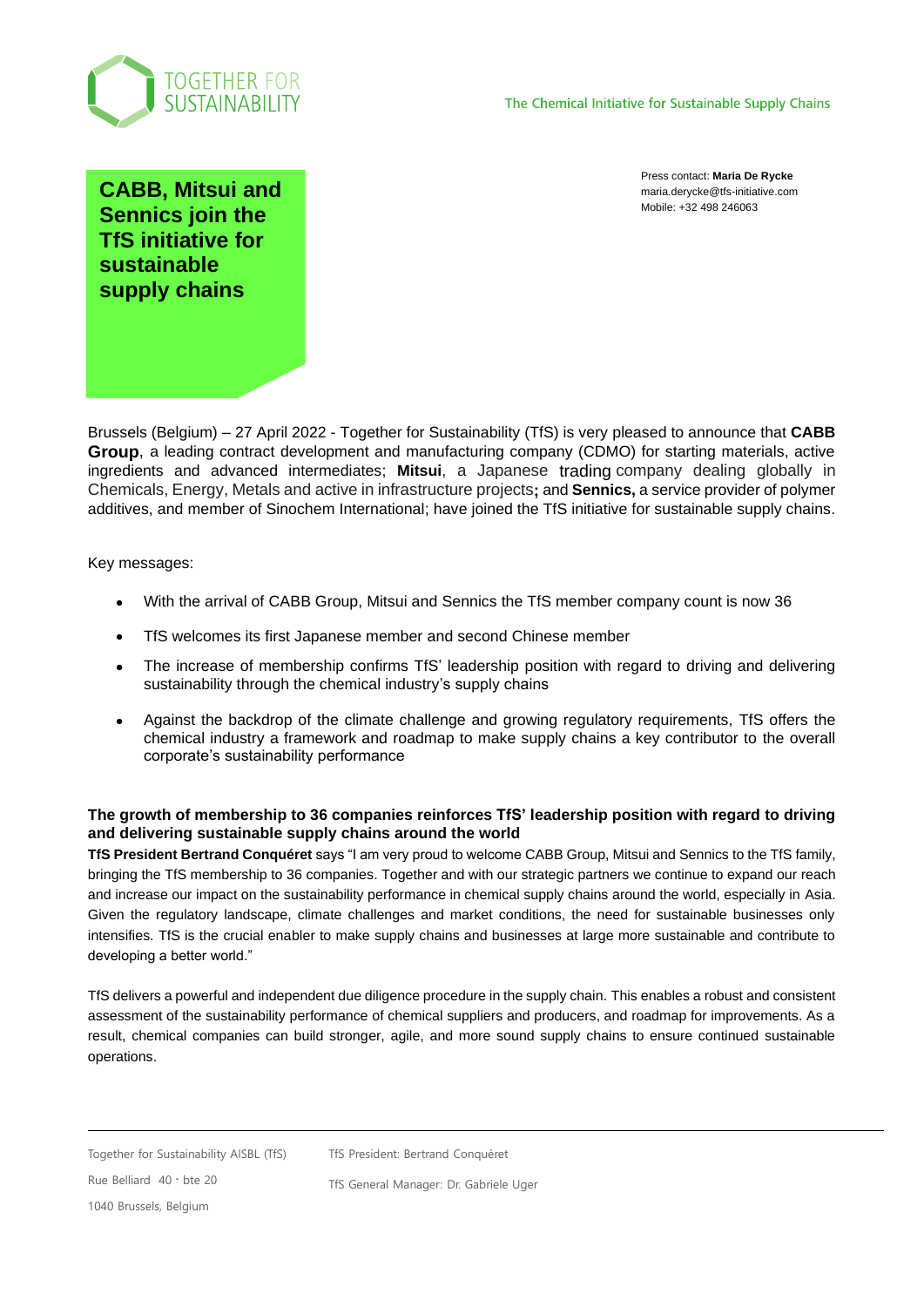

TOGETHER FOR<br>SUSTAINABILITY

Says **Martin Renner**, CPO **CABB** "Joining the initiative TfS is a milestone for CABB procurement. Being an active member of TfS allows us to continue and even intensify the expansion of our core values regarding ESG responsibilities within all our supply chains and towards our suppliers. We are also looking forward to actively contributing to the future journey within TfS and, together with the other 35 members, to the success of this important global initiative."

"Mitsui & Co.'s corporate mission as defined in its Mission, Vision, Values (MVV) is to realise a better tomorrow for Earth and for people around the world and to "Build brighter futures, everywhere." Based on the MVV, we regard sustainability initiatives as essential to our way forward. Mitsui is pleased to be the first Japanese company to join TfS. We have a long tradition of producing and trading Chemicals globally. To bring the spirit of TfS to Asia and to bring the spirit of Asia to TfSis our aspiration." says **Georg Büllesbach**, Executive Vice President of **Mitsui & Co**. Deutschland and Regional Head of Sustainable Supply Chain.

"We believe that purchasing is the 'Value Creator' for the company," says **Yang Haiyun**, Chief Procurement Officer at **Sennics**. **"**Our purchasing strategy is to adopt centralised control and intelligent management, to shift the focus of management from transactional management to strategic management, and to improve our competitiveness in sustainable procurement management across the board. TfS is in line with our mission and vision. Joining TfS is out of our necessity to fulfil our social responsibility and drive the sustainable development of the chemical industry's supply chain. We will take advantage of the TfS platform to improve our sustainability practices and interact with other industry players."

# **About Together for Sustainability <https://tfs-initiative.com/>**

## **A procurement-driven initiative, TfS delivers the framework with robust tools to increase the sustainability performance of chemical companies and their suppliers**

TfS, a global, procurement-driven initiative, delivers a ground-breaking framework with robust tools – TfS Assessments and TfS Audits – to assess and improve the sustainability performance of chemical companies and their suppliers. The TfS program also includes scope 3 GHG emissions Product Carbon Footprint guideline and sharing solution and global capability building activities. TfS delivers the de facto global standard for environmental, social and governance performance of the chemical supply chains. The program is based on the UN Global Compact and Responsible Care® principles. TfS is a global organisation with regional members' representation in Asia, North and South America. Operating as a unique member-driven organization, the TfS member companies shape the future of the chemical industry together.

Chemical supply chains for a better world.

Current TfS member companies are ADVANSIX, AKZONOBEL, ARCHROMA, ARKEMA, AZELIS, BASF, BAYER, BRENNTAG, CABB, CHEMOURS, CLARIANT, CRODA, CORTEVA, COVESTRO, DOW, DSM, EASTMAN, EVONIK, GIVAUDAN, HENKEL, ICL, IFF, KRATON, LANXESS, LYONDELLBASELL, MERCK, MITSUI, OMV, SEMPERIT, SENNICS, SIKA, SOLVAY, SYNGENTA, UPM, WACKER, and WANHUA.

TfS member companies represent a global turnover in the chemical industry of over €500billion and a global spend of over €300billion.

Follow TfS on [LinkedIn](https://www.linkedin.com/company/together-for-sustainability/?viewAsMember=true) and [YouTube.](https://www.youtube.com/channel/UCzdupADJJ3vutj6ICZ0a1-g/videos)

# **About Cabb Group**

The CABB Group is a leading Crop Science contract development and manufacturing organisation (CDMO), supplying customised active ingredients. CABB also offers high-complexity and high-purity chemical ingredients to customers in the Life Sciences and Performance Materials markets. The company operates six production sites in Pratteln (Switzerland), Kokkola (Finland), Galena (USA), Knapsack and Gersthofen (Germany), Jining (China). With around 1,100 employees, CABB recorded an annual turnover of about €590 million in the 2021 financial year.

**Media Contact** Medienstelle [media@cabb-chemicals.com](mailto:barbara.sulser@cabb-chemicals.com) **T** 41 61 517 96 56 <https://cabb-chemicals.com/>